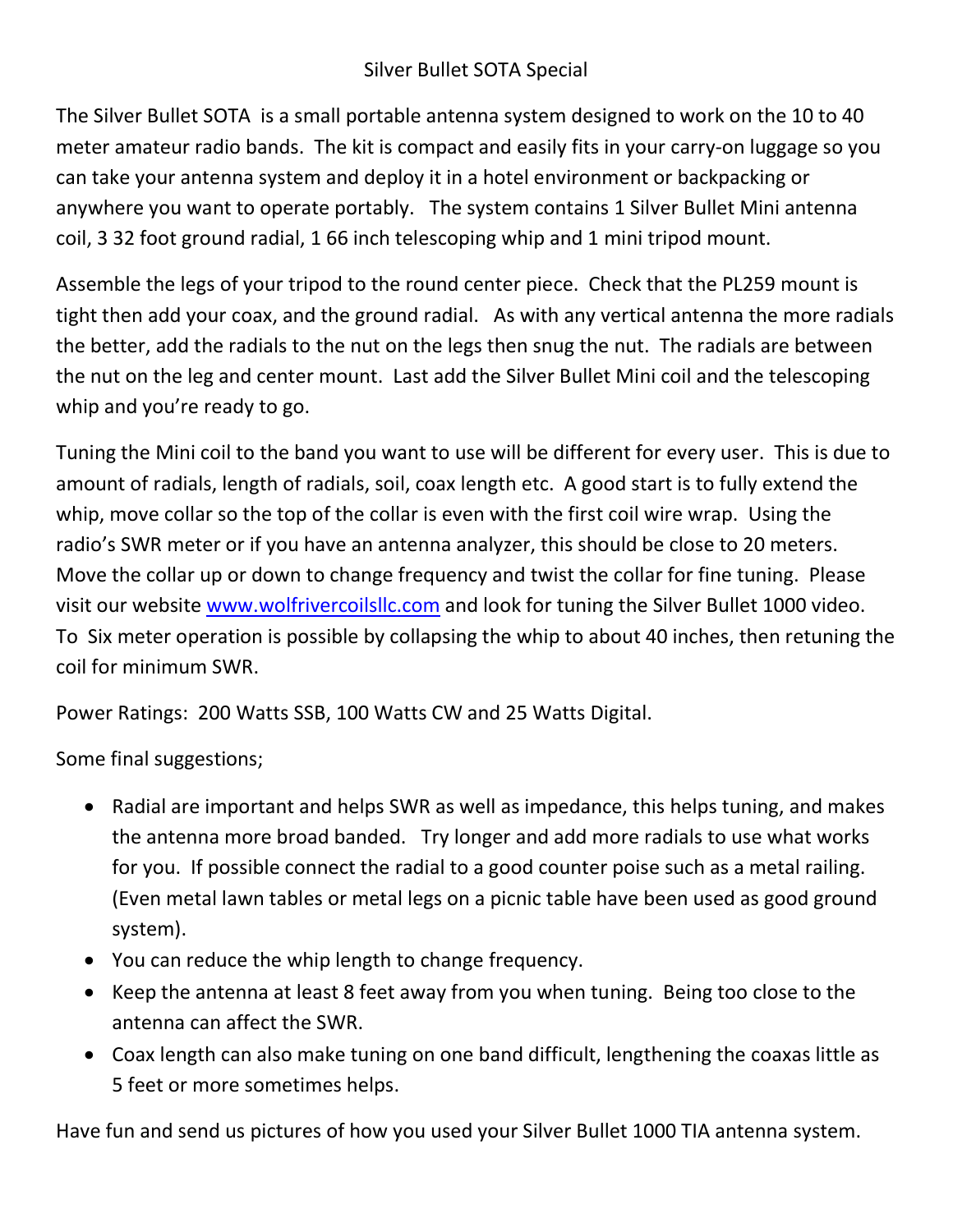Please note the photos are with the SB 1000. The assembly is the same for the SB1000 and Mini.